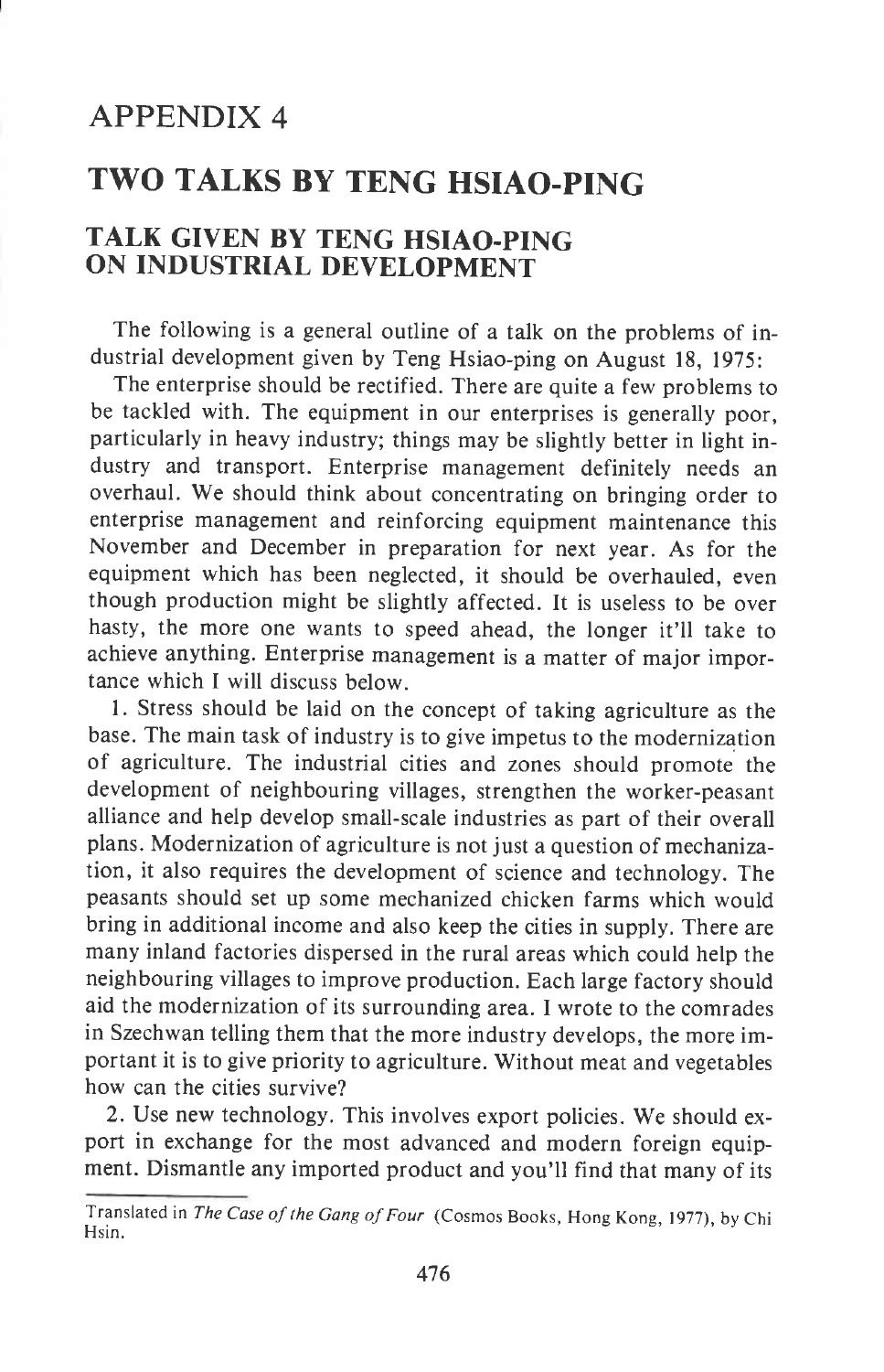parts are from yet other countries. Raw materials which we lack for the time being should be imported, and more have to be imported. Take for example raw materials needed for the chemical industry, you can have <sup>a</sup> synthetic fibre plant but without caustic soda and dye you can't produce, so what then? First, we must fully develop the oil industry and export as much as possible, it is our most reliable export. Don't just stick to Japan, seek outlets in Western Europe. Sales to West Germany and France can bring in a variety of quality goods; west Germany has some fine technical equipment.

Petro-chemical products should be considered for export. Everything should be done to export arts and crafts, including traditional products. There's also coal, keep in mind the policy of ten million tons of coal being equal to five million tons of oil—a value of nearly one billion U.S. dollars. Consider bringing in foreign technology for coal-mining, in long-term contracts we can use coal as payment. This is not a case of having a foreign debt. This is an important policy decision that will have to be first approved by the Central Committee before being put into effect. Its merits are three-fold-facilitates export, spurs on coalmining technology and absorbs labor. Productivity in coal-mining is too low (some say the daily output per person in 0.8 tons), we reached the ton mark before and even that was too low. Export in exchange for sophisticated goods in order to accelerate industrial technological improvement and increase labor productivity. I hear that our geological prospecting techniques can only locate the poorer mines, in other countries they use integrated technology to locate rich mines. Why can't we import some of this type of equipment?

3. Increase scientific research. The more industry develops the greater the number and proportion of personnel engaged in scientific research are required. Large factories should have their own research facilities. Small factories should come under the city's programmes or set up collective facilities themselves. There are some intellectuals who are not doing what they were trained to do. This problem should be resolved. Ths accords with the principle of more, faster, better and more economical socialist development. Scientific experimentation is one of the three great revolutions. Never mind anything else, packaging alone requires research. The logistics department of the General command wanted to make lighter weight raincoats, but it couldn't do it alone even though it had its own research centre for army equipment. It was finally done through the combined efforts of several research centres.

4. "Quality first" is an important policy which includes variety, exact specifications and quality. The higher the quality of the product, the easier and more economical it is to find new export outlets.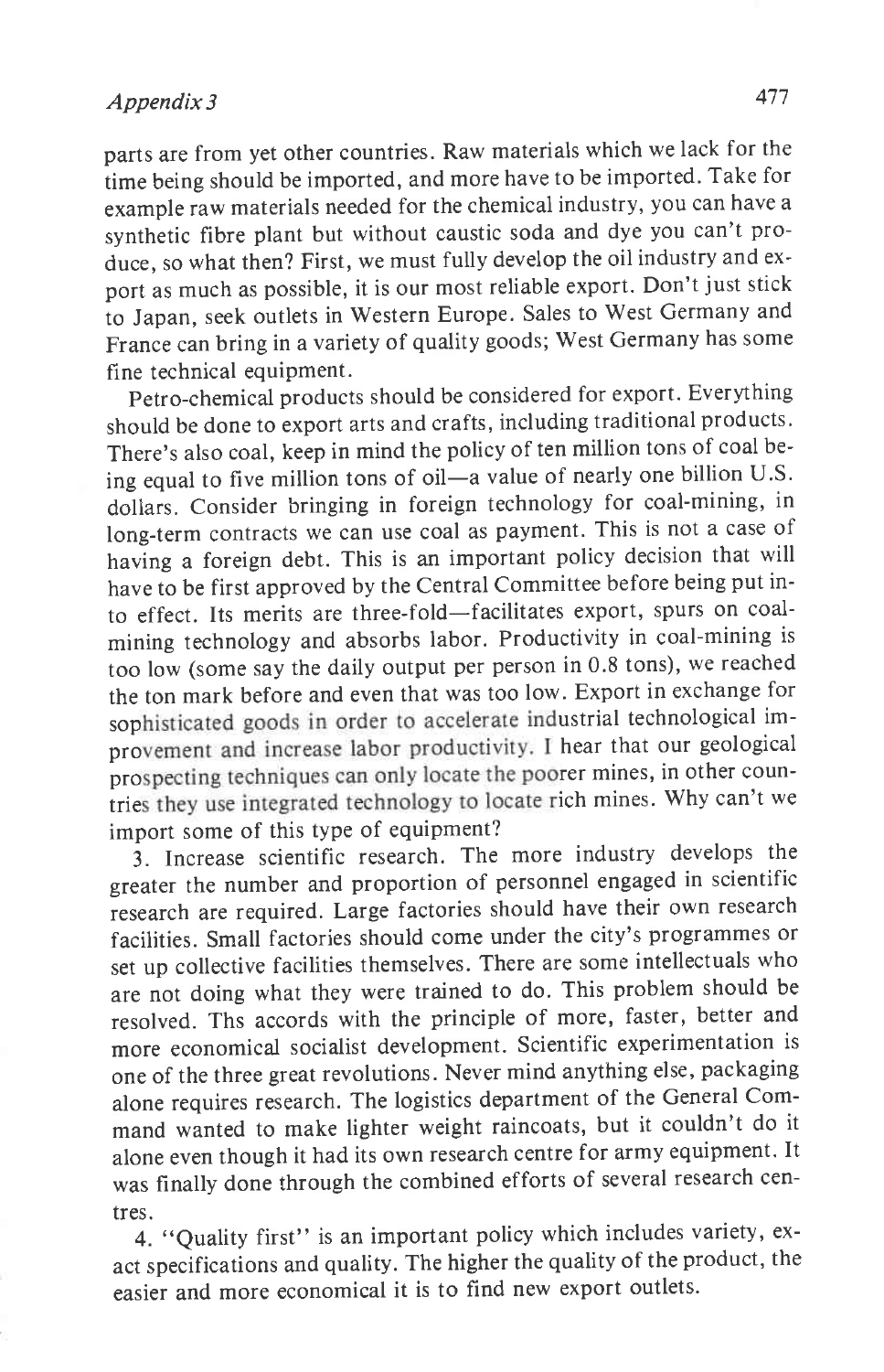5. The key to any system of rules and regulations is to have a system of personal responsibility. The problem we now face is one of lack of responsibility. This has to be singled out. The pendulum always swings from one extreme to another. Without swinging a little further to the other extreme the problem won't be resolved. We have to be firm in the beginning. Chairman Mao has always advocated the need for rules and regulations. In agriculture there are sixty points, in industry there are also regulations. Chairman Mao has always spoken of revising existing systems and regulations and not just the simple negation of everything. It is by having rules and regulations that we can give expression to the Party's guidelines, policies and methods. A veteran worker in the defence industry has spoken on the necessity of a strict system of rules and regulations. Material on this will be issued for your study.

## COMMENTS BY TENG HSIAO.PING ON THE PRESENTATION OF HU YAO.BANG'S REPORT

Teng: It's been a long time since we held a meeting of this nature. You can first give a summary and then explain the main points.

(Hu Yao-bang reported on the revision of the draft of the "Outline Report" and its component parts. The first part contains four basic points.) (When he spoke of great differences,)

Teng: Better be more modest on this point.

(Hu Yao-bang then reported on the arrangement of the three tasks, giving priority to production and putting the new fields in second place.) (When he mentioned that he knew very little about them,)

Teng: Ask for the help of some experts. I'm completely an outsider with those strange terms and new peculiar words.

(Hu reported that the third aspect was basic science.) (When asked what the three primary sciences were, someone answered that they were the study of elementary particles, the evolution of the universe and the genesis of life.)

Teng: l'd say archaeology. Any piece of stone you happen to pick up is archaic. All rocks date back to ancient times.

(Hu continued: the second part is on political line. When he got to the fifth question, which concerned being "red and expert," and did not dare mention "red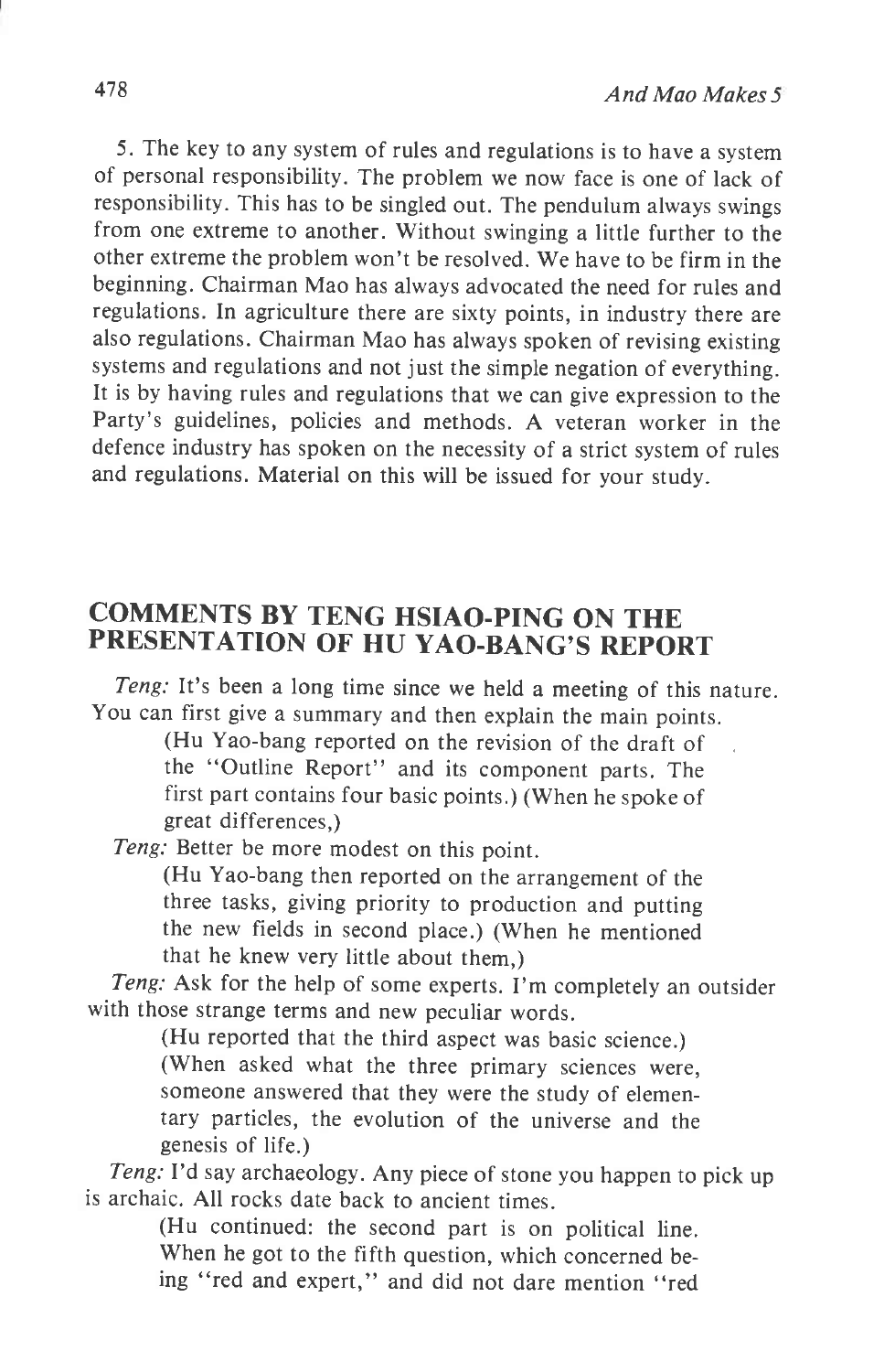expertise")

Teng: Actually it's the word "expertise" which is being suppressed. Please clarify.

> (On the organization of dicussions according to the policy of letting a hundred flowers blossom and a hundred schools contend)

Teng: Mobilize their enthusiasm.

(Hu went on to the third part, the question of rectification. He mentioned that only four and a half days out of the week were spent on vocational work. Hu Chiao-mu added that people also saw films during working hours.)

Teng: lsn't that terrific! It's all part of culture and recreation.

(Hu: Everyone's dissatisfied.)

Teng: How could they be otherwise? The four half-days are properly spent, but the other eight half-days aren't, not doing any work or doing very little.

> (When discussing the living conditions of the science and technology personnel)

Teng: This is not a minor matter. The houses of high level people have been taken over, we have to build them others.

(When discussing the implementation of policies)

Teng: If the leadership of the research institutes and offices isn't reshuffled, the implementation of policies will be in the hands of others. Who's going to implement policies if the leadership of a county or factory is in a mess? You can implement them but other people will undo all of your work. The crux of the matter is the problem of leadership.

(When Hu mentioned that there were many pigtails, i.e.

politically vulnerable points)

Teng: That is true. There are some pigtails. I once said that I am like a Uighur girl with many pigtails. The way to tackle this is through mass campaigns and mass discussions. Those people are not afraid of the Chairman, or the Central Committee, let alone the State Council, you don't even count. They are afraid of the masses. The Chairman has always emphasized this fact.

> (After Hu had finished his report, Li Chang reported on a few other matters: l. A request for the Central Committee to reassign some cadres; 2. to consider the setting up of an institute of science and technology, and recruiting high school students on the basis of part-time work and part-time study so as to strengthen the study of basic natural sciences and foreign languages; 3. the setting up of advanced courses to further train those with outstanding ability in the various fields of research;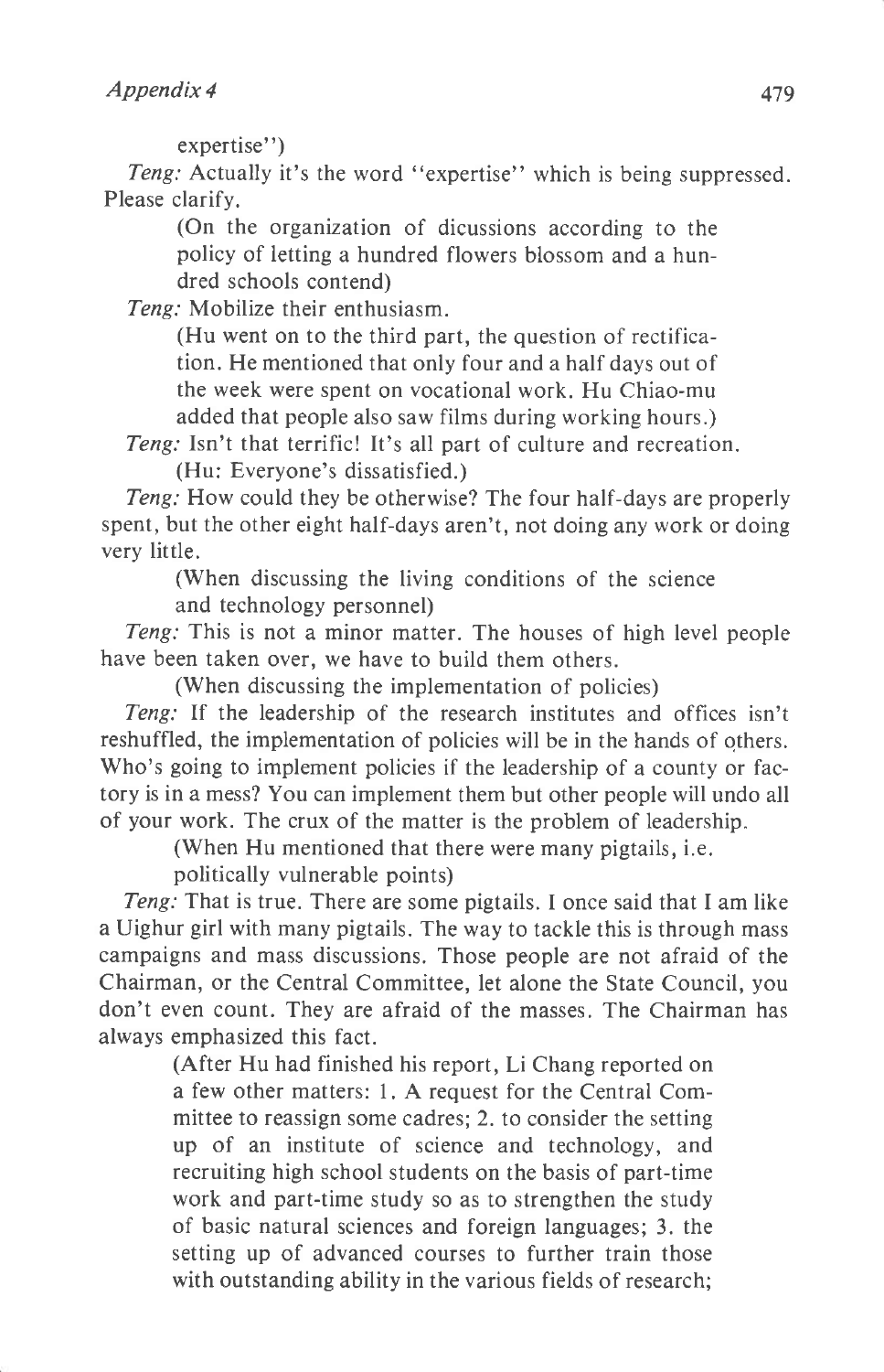4. the publishing of a periodical for the propagation of dialectical materialism.)

Teng: Those who are not happy with you people are in the minority. You can be sure that 95% of the people want a change in the present state of affairs. In the end it'll be over  $99\%$  of the people.

> (When Li Chang raised the question of an institute of science and technology,)

Teng: What kind of information can you hope to get if you don't know foreign languages? What can you do in the natural sciences if you are a high school or university graduate only in name but in fact have no knowledge of mathematics, physics or chemistry? This is a question directed at the Ministry of Education. Not only must one know foreign languages, but one must also have a basic knowledge of other things. Otherwise, we won't be able to translate foreign publications.

(Li Chang raised the question of putting out a periodical

in dialectical materialism,)

Teng: Why just one? The Chairman has even commented on "Fossils." How many periodicals were there before, and now? Quantity is not the only thing though, we must print things of quality too.

(After Li Chang had finished,)

Teng: This is an important matter which should be thoroughly discussed. We have to put scientific research to the fore. At the Conference to Learn from Tachai in Agriculture we said that agriculture is holding back industry. Well, scientific research is holding everything back. You can give applied science the priority, but applied science in turn is based on theory.

Theoretical research has been weakened considerably, leaving a gap, We have to count on the old people, as well as young ones. The young people are flexible and have good memories. At twenty-five they graduated from university, now, ten years later, they are thirty-five. They're just at the age when they should really be able to achieve something. Lately, they've done next to nothing, except for going to the movies and engaging in factional fighting. There is a small number of people working secretly, as though it were a crime. xxx is one of these people. Some of them really do accomplish something. Are they to be regarded as red or white experts? If China had a thousand of them it would really be something. The one who has been commended by the Centre is a mathematician of international standard. Even if he is a bit of a white expert, so what? He should be encouraged and looked after even if he is a little white! Isn't he representative?

You have a veteran scientist by the name of xx, in the field of semiconductors. Peking University told him to change his field and teach something else, he couldn't. Chou Jung-hsin, you should look in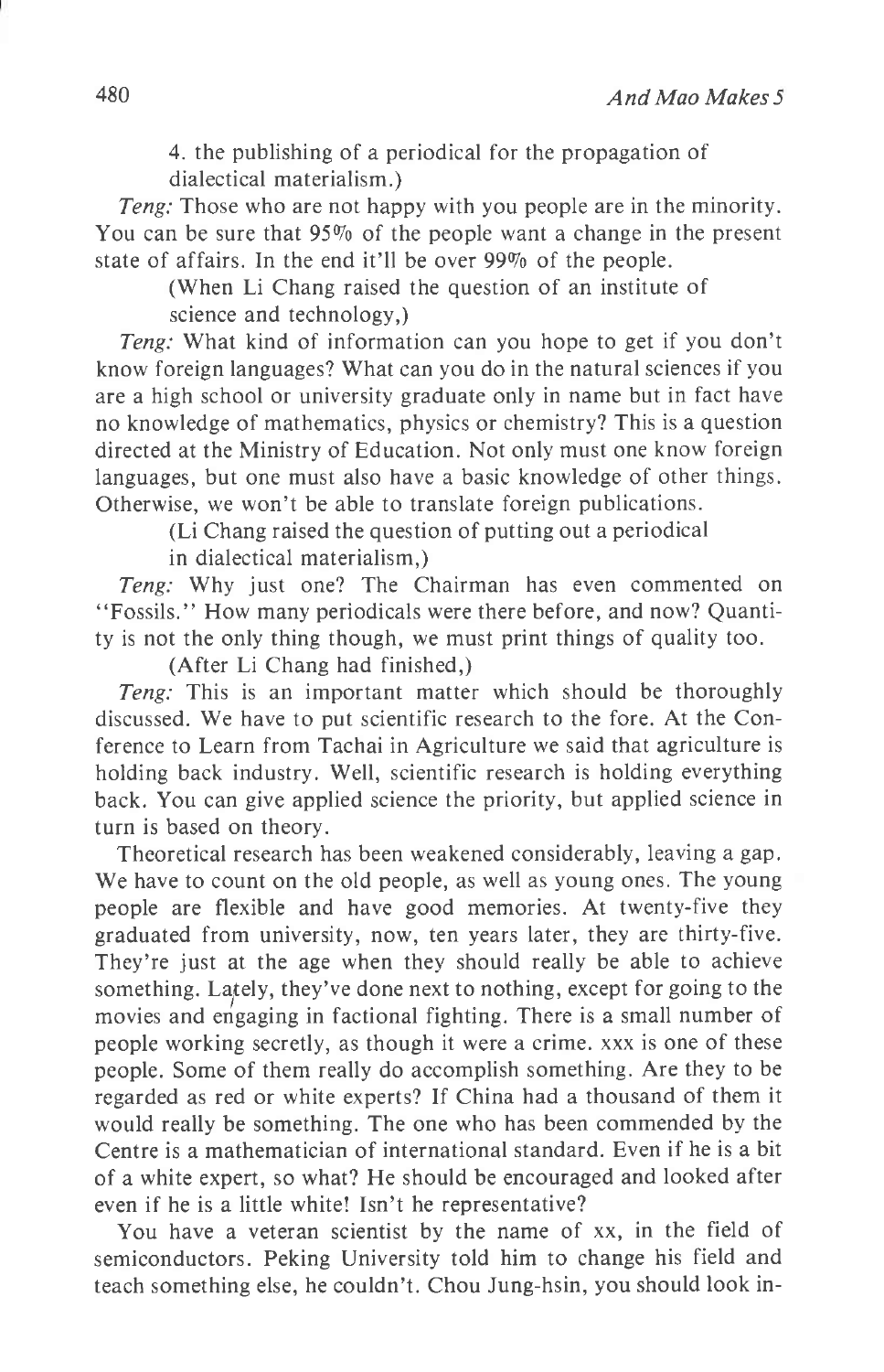to it. The paper he wrote for the Semiconductor Research Institute was very well received. He said that it was done in his spare time. There's a lot of these people around, not working in their own fields; they should be given a chance to do something with their knowledge. Otherwise, it'll be a great loss to the country. That such an eminent man should be in this situation! This man's a committee member of the Study Bureau and all members of the Study Bureau are reputable, so why not let him work in his own field? If Peking University can't use him, make him head of the Semiconductor Research Institute in the Academy of Science. Assign a Party secretary and other back-up personnel.

Veteran scientists are generally very knowledgeable. Take for example the news I heard three days ago. I've told comrade xx about it. That person was teaching some course but had to change his field.

Teng: Mao Tsetung thought is theory, Marxism-Leninism is theory, can the study of these be called "blowing the theory wind"? There's a need to make theory respectable again.

Teng: The number of scientists and technicians at the Anshan Steel Plant is proportionately less and not more.

Teng: Leadership is the crux of ideological rectification. The Chairman's line on scientific research should be genuinely implemented. The vast majority of science personnel are sincere about wanting to do research! Only a minority are engaged in factional fighting. These aren't the ones who will change over and do organizational and ideological rectification

First, they are ignorant in their own field, second, they are not interested in their work, and third, they form factions. Why keep them on? Why can't the science workers who are up to standard be appointed as heads of research institutes? Those in their forties have over ten years of experience behind them; the bulk of the work depends on them now. The better ones can take care of Party and logistics work. Logistics is very important. It must create conditions for research. Material, data, instruments and machines have to be kept in good order. Only dedicated people can do this work well. This is also part of the political side of research work. Party, research and logistics are the three composite parts. Without logistics, research can't be carried out. You can't expect themselves to run the errands. Reorganization of the leadership should include these three types of people. They too should have scientific knowledge, without which they can't do their work well. Select those with good Party standing and good organizational ability to do logistics. Book-worms won't do. However, among researchers, bookworms are permitted.

The leadership should have three sets of persons. Be sure to select promising people to the leadership. Those engaged in logistics should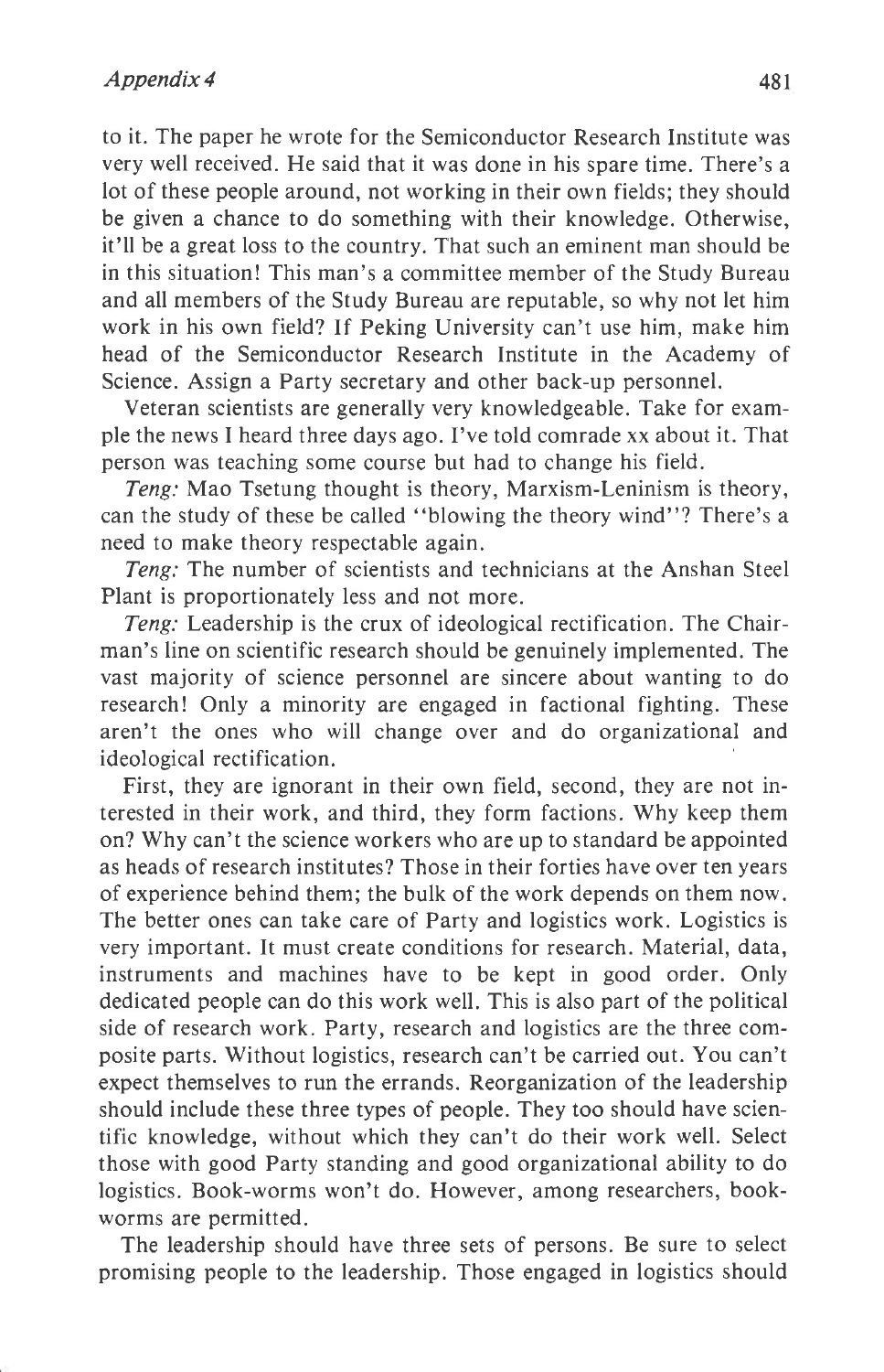also take an interest in research and do their work with honesty and sincerity. I suggest that science and technology personnel should be kept on file, noting the better and promising people. If we have one thousand of them out of ten thousand, that'll be good. lf among these there are a few scores who can accomplish something, that would be excellent. Help them create the conditions and improve the conditions for research.

Never mind seniority. When I was in the Soviet Union in 1957, Yugin said that their atomic-bomb was created by three unknown and unaccomplished scientists in their thirties and forties, not famous scientists at all. Don't we have such people? We must create conditions, look after them and show political concern for thern; this includes those with queer temperaments and those who have many faults. As for the "white experts," as long as they work for the interest of the People's Republic of China, they are superior to those who just lie idle, cause factional fighting and hold up everything. The factories should also pay attention to bettering conditions. First, the problem of housing has to be solved. Promote them to positions of leadership. Those with family difficulties should be helped, such as those whose children can't get into nurseries or those married couples who are working in different cities.

We must have people to carry on scientific work in the future. The crux of the matter is education. What kind of role, after all, should the universities play? What kind of people should they produce? The lron and Steel Institute has only the standard of a middle level technical school, why have universities? The Shanghai Machine Tool Plant has its own July 2l University. This is one form and it should be developed, but it can't replace other forms of university. The Science Committee of the Ministry of Defense should run science and technology institutes well. It should recruit students from among those high school graduates who are outstanding in physics and chemistry. Don't cater to the children of cadres. If this is wrong, I'll be the first to bear the responsibility.

What level can you achieve without any knowledge of foreign languages or mathematics, physics and chemistry? You can't even achieve mediocre results and even less than mediocre results might prove difficult. You are right in working on middle-level technology. The Ministry of Education should help, try it out! Mistakes can be corrected. We are on the brink of a crisis which might erupt in the Ministry of Education. It will hold down the level of modernization in general. This is not restoration of the old! The status of teachers is a problem. They're always being scolded, several million of them, how can you give scope to their enthusiasm? Didn't the Chairman say that negative factors should be turned into positive ones? Vacuum metaliurgy was devised by seven people who had been undergoing labour reform in Chinchou, that was in the sixties. Just